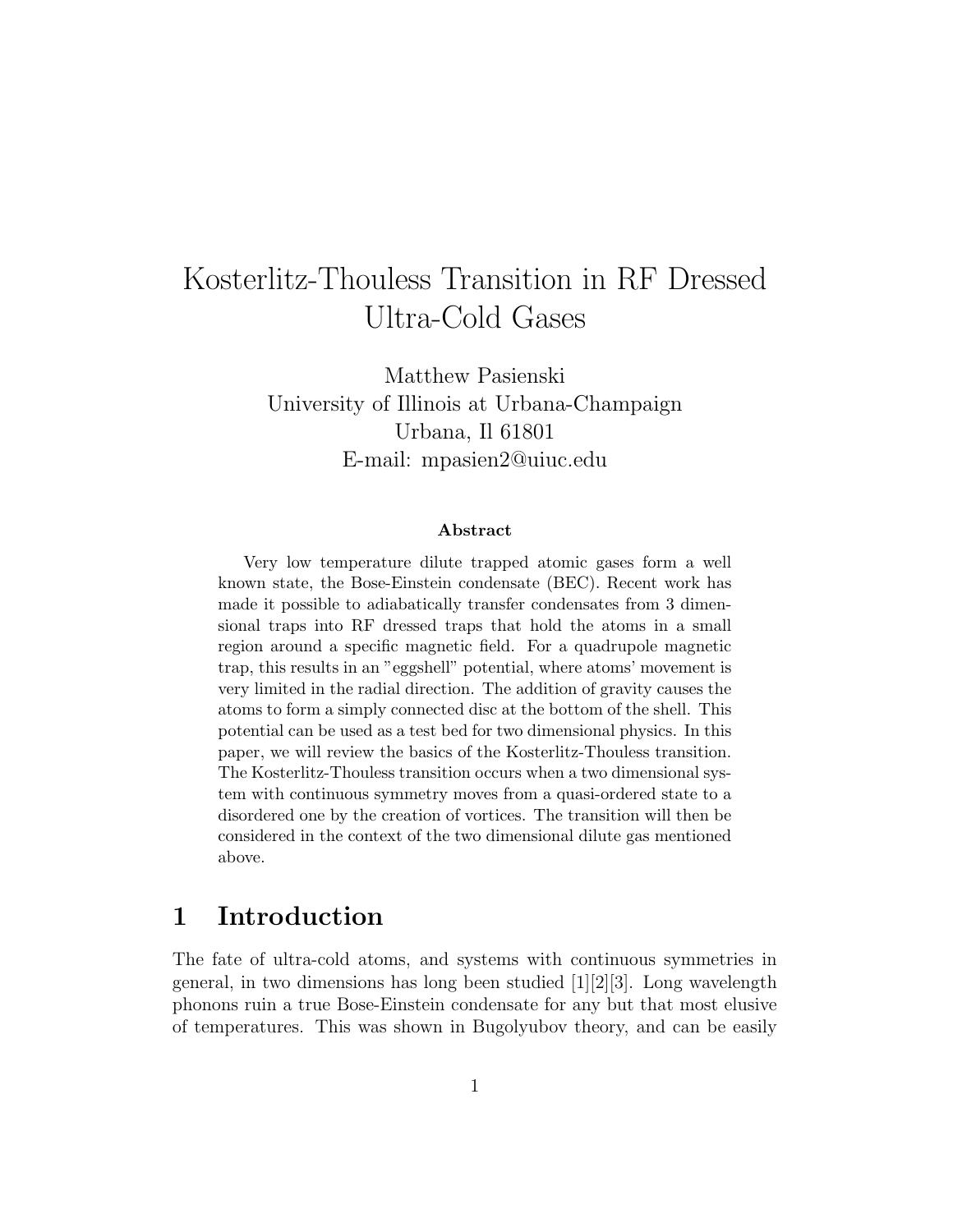proven. However, in studies of thin films of liquid helium, superfluidity was still observed. The solution to this seeming dissonance is that, while a true condensate is not formed, a sort of quasi-order characterized by a power law correlation function reigned below a critical temperature as shown by Berezinskii [4]. Kosterlitz and Thouless further elucidated the situation by showing that the transition takes the form of an initial quasi-ordered phase ruined by the formation of isolated vortex pairs. As the pairs became more numerous they break apart and form a vortex plasma that eventually ruins any residual superfluidity and order in the system.

In a dilute atomic BEC the situation will be modified further[5]. Because of the finite size of the condensate, there is a frequency cutoff for the phonons that destroy order  $[6]$ . It was predicted that for temperatures far below the Kosterlitz-Thouless transition, there should exist a true BEC. As the temperature is increased, vortices were expected to appear. Experimental verification of vortex formation in quasi-two-dimensional systems has only very recently been achieved by the group of Jean Dalibard[7]. They show evidence of phase dislocations by interfering nearby pancakes in a one dimensional array.

In this paper I will suggest a different method to observe vortices in a quasi-two-dimensional geometry. RF dressed potentials mingle atoms and light to cause distortions in the effective potential an atom experiences[8]. One instance of these potentials is essentially two dimensional. In addition to the fact that a single pancake can be created, as opposed to very many, the parameters of the cloud can be changed very quickly, on a timescale faster than the dynamics of the system. This opens opportunities to implement different imaging techniques, which may reveal new characteristics, previously undiscovered.

### 2 The Kosterlitz-Thouless Transition

### 2.1 Two dimensional system

A two dimensional system is one in which the system's important physics are produced by degrees of freedom that are limited to two spatial dimensions. In atomic physics, one criterion for two dimensionality is that  $K_B T \ll \hbar w_3$ where  $w_3$  is the trap frequency in the third dimension. When the atom's thermal energy is less than the energy of the excited mode in the third dimension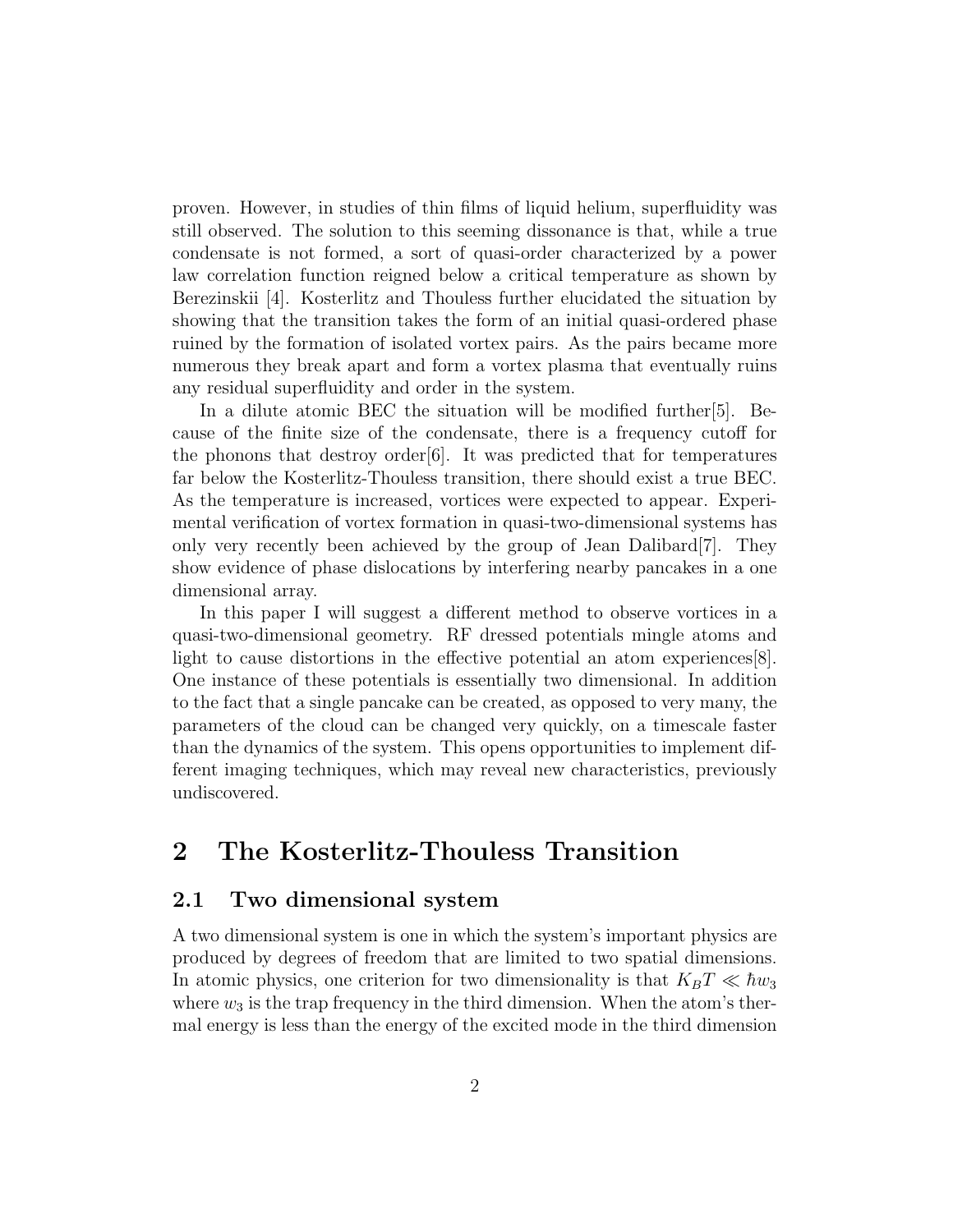we can consider the direction frozen out. States that include an excited state in the third dimension are not substantially occupied and contribute to the system in an arbitrarily small amount as the frequency of the trap in the third dimension is increased. When loading a trap with a Bose-Einstein condensate, the temperature is significantly lower than the trap frequency energy, thus if the other two directions have much lower frequencies, the fluctuations can be thought of as two dimensional.

### 2.2 Order

A long range ordered state is one that exhibits correlations across the entire system. As an example of the different types of order that will be considered in this paper, imagine a football stadium filled with fans (it is unimportant for the purposes of this paper what kind of football). At the beginning of the game the stadium is in ordered state with everyone sitting down. When a goal is scored by the home side everyone stands up and cheers. Both the sitting and standing state exhibit long range order because the state of a person sitting in section A will predict the state of a person in section LL. If the game gets a little boring, the crowd may start a "wave". This is a state in which a group of supporters stands up and then sits down followed directly after by the same action in the people on their left. As the perturbation moves around the stadium we can see that the state is still ordered because, on average, the state of someone predicts the state of a different person very far away. As the match grows more intense, a person who has a strong interest in the game (perhaps a gambling wager) may become so nervous that he or she stands up to get a better view. The person in the next row back, who may previously, before the game became so intense, have been content to continue sitting with an obstructed view, now decides to stand as well. The process plays out in a similar way with the surrounding people. The intense nature of the game and a gambling addict (as an analogy to quantum or thermal fluctuation) has now caused a chain reaction that created a whole section of fans standing. We now can observe that the long range order of the system has been broken. We can no longer predict the state of a person far away by the state of a person close by. However if a person is still sitting, there is a good chance the people very close to him or her are also still sitting. This state is analogous to what we will call a quasi-ordered state. The correlation obeys a power law. This means that domains of all sizes will exist throughout the stadium (in the thermodynamic limit). At the end of the game everyone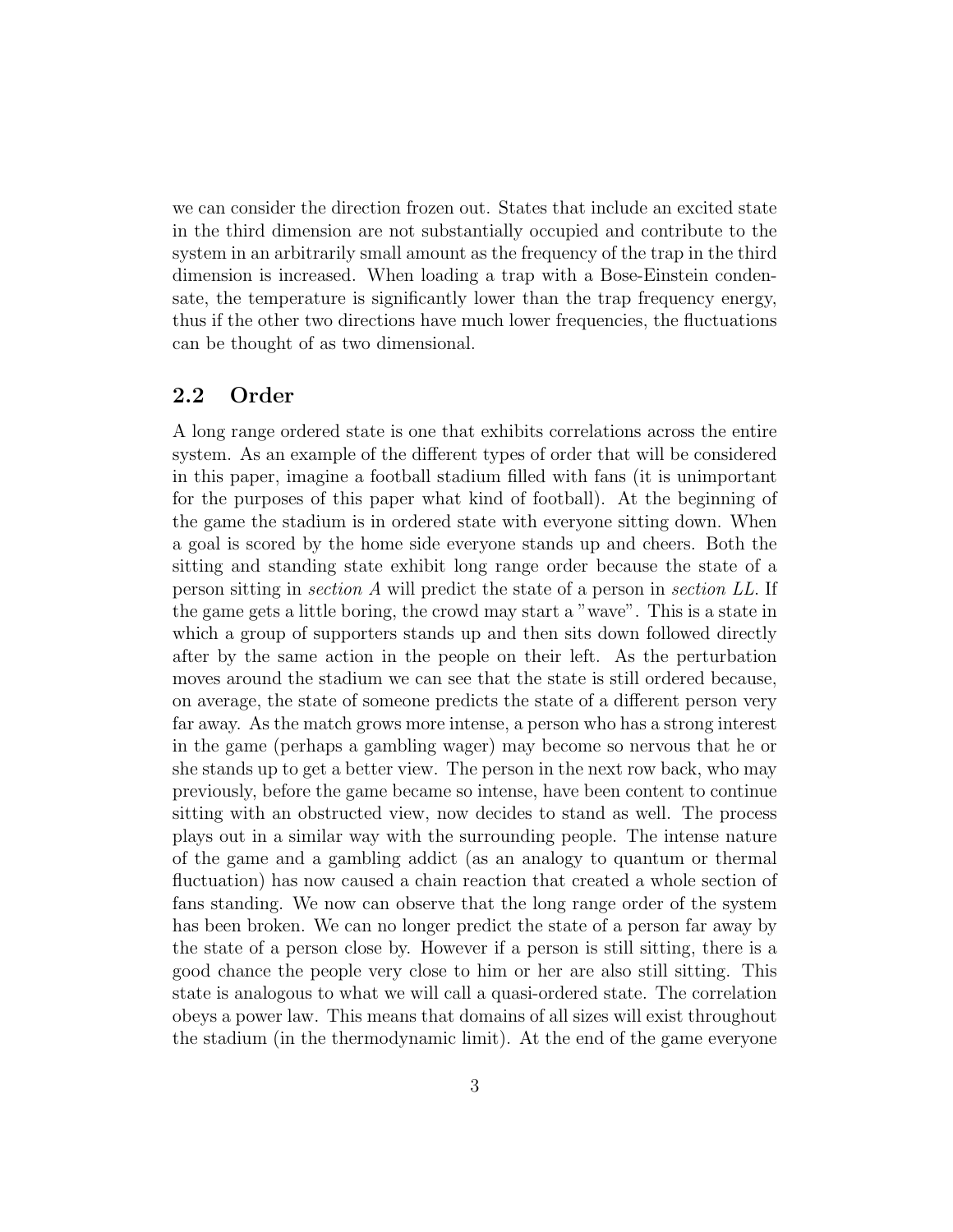will grab their belongings and start to get up and head for the exits. Now whether a person is sitting or standing is completely uncorrelated with the people around them. This is analogous to what we call a disordered state.

### 2.3 Long range order in a 2D system with continuous symmetry

Order must be stable against fluctuations, otherwise the fluctuations will become so numerous that order will be lost. For a system with continuous symmetry, we can use an XY model. In this model, a lattice of spins is coupled such that the spins of neighbors have a minimum in energy the spins point the same direction in the plane. If this system were in 3 dimensions the energy associated with a fluctuation in the system grows as  $E \cong \frac{L^3}{2\pi I}$  $\frac{L^3}{2\pi L^2}$ . In the thermodynamic limit these fluctuations become very energetic and do not occur at low temperatures. In one dimension, the energy is  $E \cong \frac{L}{2\pi i}$  $\frac{L}{2\pi L^2}$ . For a very large system, these fluctuations cost no energy, and long range order cannot be maintained. The case of two dimensions is borderline  $E \cong \frac{L^2}{2\pi I}$  $\frac{L^2}{2\pi L^2}$ . Thus the energy remains a constant as the system grows. What results is a state that exhibits a quasi-ordered state with a power law dependence (  $G \sim r^{-\eta}$ ). The fact that this state is confused about what it wants to do makes it interesting.

### 3 Vortex formation in a 2D BEC

In a system defined by an order parameter, certain types of defects cannot be changed by local deformations. A specific type of topological defect is a vortex in two dimensions. Bose-Einstein condensates have an order parameter defined as a complex number that can be written as  $A(r)exp^{i\gamma(r)}$  where  $\gamma(r)$  is the phase of the order parameter, and A will be called the amplitude. One configuration of the order parameter has a constant amplitude over most of the plane and a phase that makes an integer  $(m)$  trips from 0 to  $2\pi$  as it winds around a closed loop once. The order parameter must satisfy the condition that  $\gamma(r(\theta)) = mod_{2\pi}(\gamma(r(\theta + 2\pi))$ . As the distance from the origin increases the phase still must wrap the same number  $(m)$  of times around a loop that contains the first loop. When the loop gets smaller it must either cross a point where the amplitude vanishes, or it reduces in size till the whole  $m \times 2\pi$  wraps around in an infinitesimal point. This point must have zero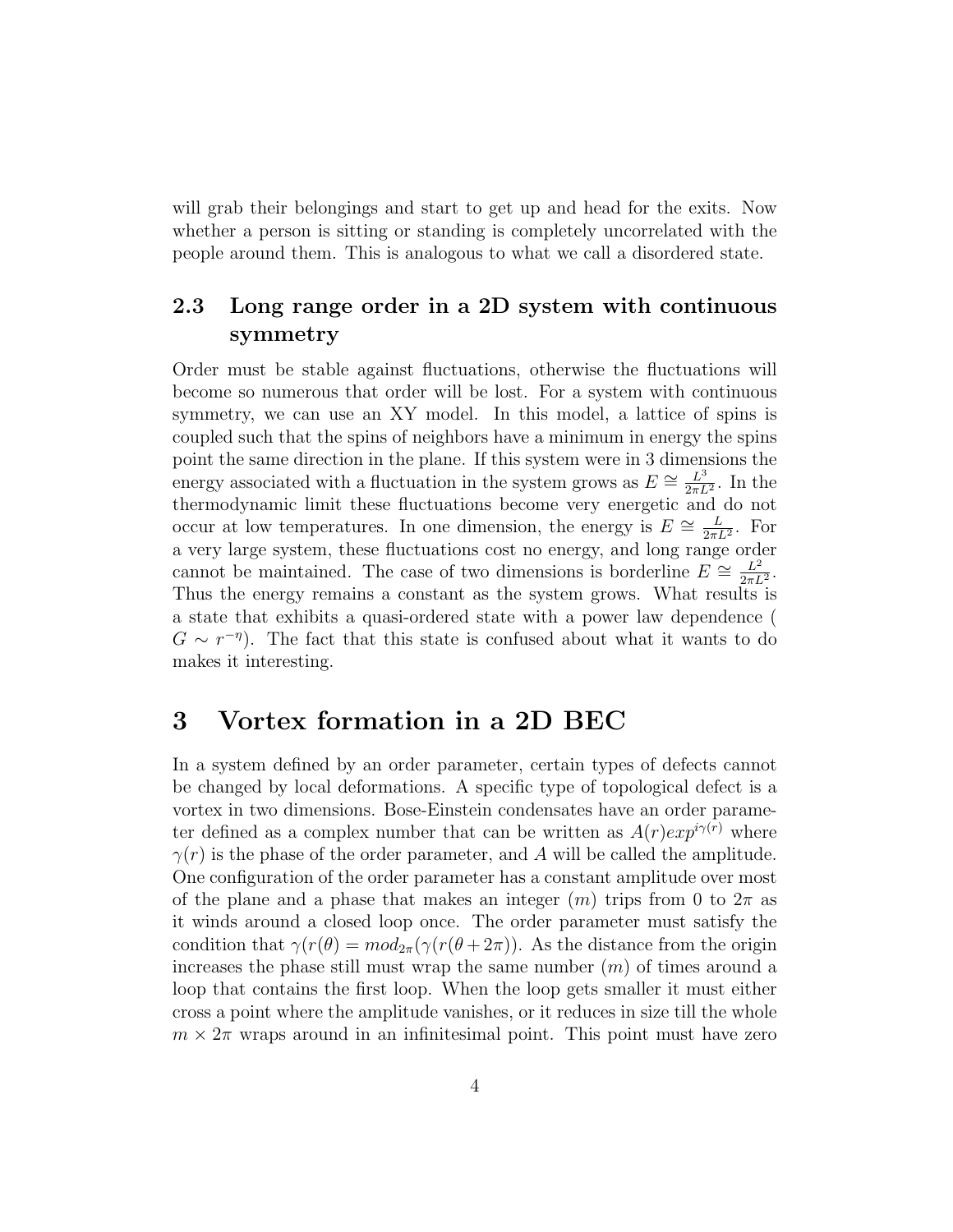amplitude because of the stipulation of a continuous order parameter. The point where the amplitude falls to zero is the vortex. Forming a vortex costs energy. One can either think of this energy coming from a coupling between adjacent spins in a lattice (a liquid crystal for example). In the context of a dilute atomic gas this energy is most easily thought of as coming from momentum  $p = \nabla \gamma$ . The topological defect can be thought of as a spinning fluid with a whirlpool in the center. There is an energy associated with this momentum proportional to  $p^2$ . Also, we can think of our winding number as an angular momentum quantum number, which must be conserved.

$$
L = r \times p \tag{1}
$$

$$
\Rightarrow p = L/r \tag{2}
$$

$$
\Rightarrow p^2 = L^2/r^2 \tag{3}
$$

(4)

integrating the energy in a closed loop in the plane

$$
\int_0^R E(r)r dr \simeq \int_0^R dr/r \simeq \ln(R) \tag{5}
$$

The energy associated with the creation of a vortex increases logarithmically as the size of the system increases, and in the thermodynamic limit, the energy is unbounded. To calculate whether a vortex will form we must calculate the free energy difference when we form a vortex. The free energy is of course  $F = E - TS$ . The entropy also turns out to be proportional to  $ln(R)$ . Thus the free energy of the vortex is

$$
F_v = J\pi ln(\frac{R}{a}) - K_B T ln((\frac{R}{a})^2)
$$
\n<sup>(6)</sup>

Thus one would expect a vortex to form when  $K_B T = \pi J/2$ . This simple calculation fails when we consider the possibility of the simultaneous creation of two vortices. In the case of a single vortex, we showed that even at very large distance the order parameter still retained angular momentum and energy associated with the vortex. If two vortices were to form that line integral of the phase around the vortices could be zero if the two vortices had opposite charge. Since the perturbation to the system dies out in a finite distance, the energy associated with forming these two vortices in much less than before. From the calculation of free energy, the system forms vortices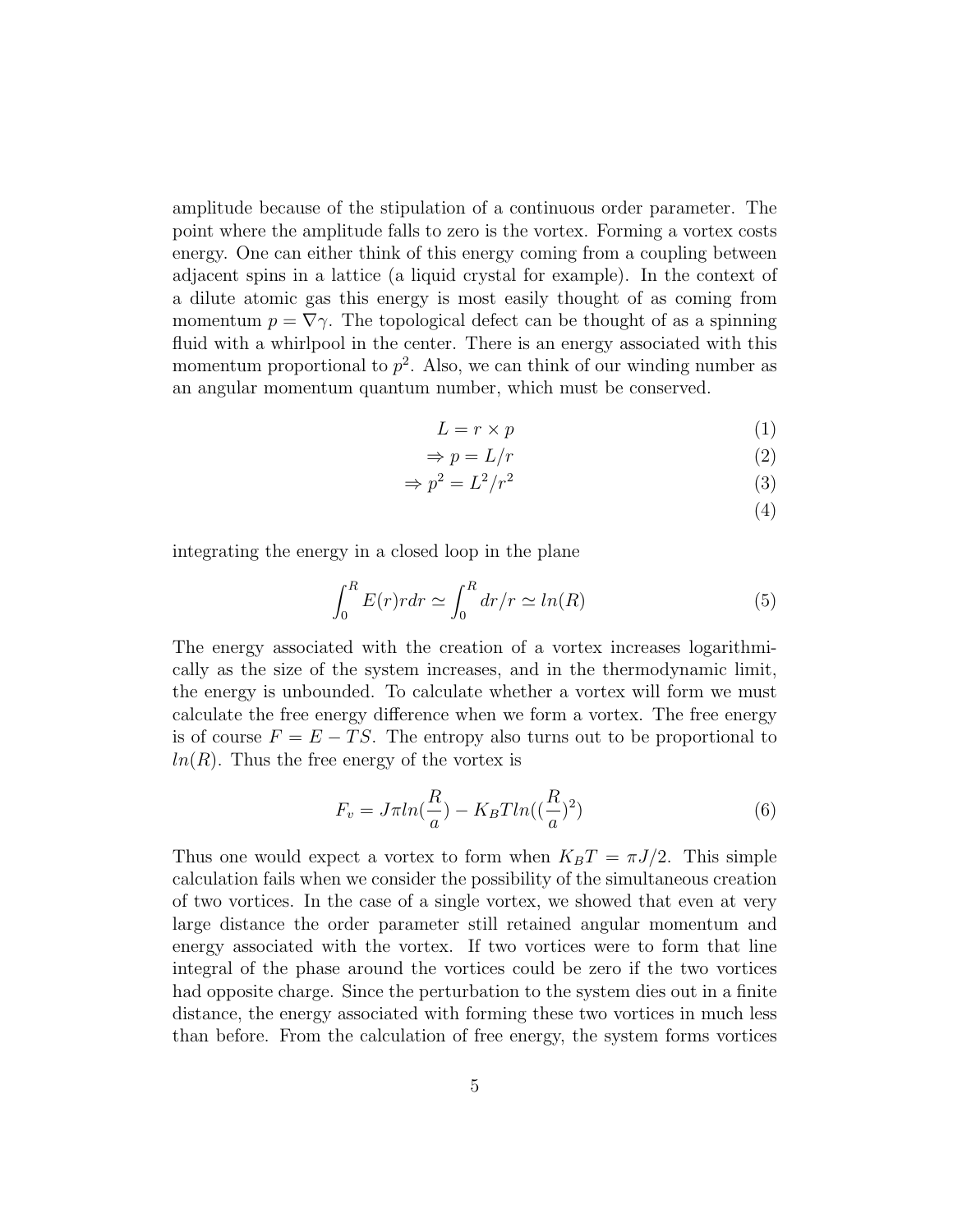at lower temperature. The energy of many vortices can be calculated

$$
H_v = -\pi k \sum_{|r - r'| < a} s(r) s(r') ln(\frac{|r - r'|}{a}) + E_c s^2(r)
$$
 (7)

This equation is equivalent to a two dimensional two component Coulomb gas with a chemical potential  $E_c$ .

As more and more of these vortices are created they eventually come unbound from each other. To continue the analogy to the screened Coulomb gas, it will become a vortex plasma. This is the nature of the Kosterlitz-Thouless transition. On one side there is a quasi-ordered fluid and on the other we have something akin to a disordered vortex plasma.

# 4 Trapping Bose-Einstein Condensates in 2D

### 4.1 BECs as a starting point

To trap a dilute gas, one must create a potential that is deep enough to keep the atoms from escaping by thermal excitation (i.e.  $K_B T \langle V(r_{max})\rangle$ ). When atoms start out in a Bose-Einstein condensate , the ultra-low temperature makes it possible to adiabatically fill the ground states of other potentials that may or may not support off diagonal long range order. An example of this is a the Mott insulator - superfluid transition. When a BEC is in a harmonic trap, it is a superfluid. However, if a optical standing wave is imposed on top of the harmonic potential, the atoms will undergo a phase transition to an insulating state, where there is no long range order in the phase, but rather, number squeezing at each site in the optical lattice. BECs are a good starting point to explore other quantum systems that require a very low temperature.

### 4.2 Recent Experimental Work

The group of Jean Dalibard has recently shown that vortices are created in a two dimensional gas of atoms. They accomplish this by first creating a stack of pancake shaped traps stacked next to each other. The traps are made two dimensional by carefully dealing with the tunnelling between traps. At the temperatures studied, a few vortices will form in the small clouds. The group was unable to directly image the vortices because the clouds expand so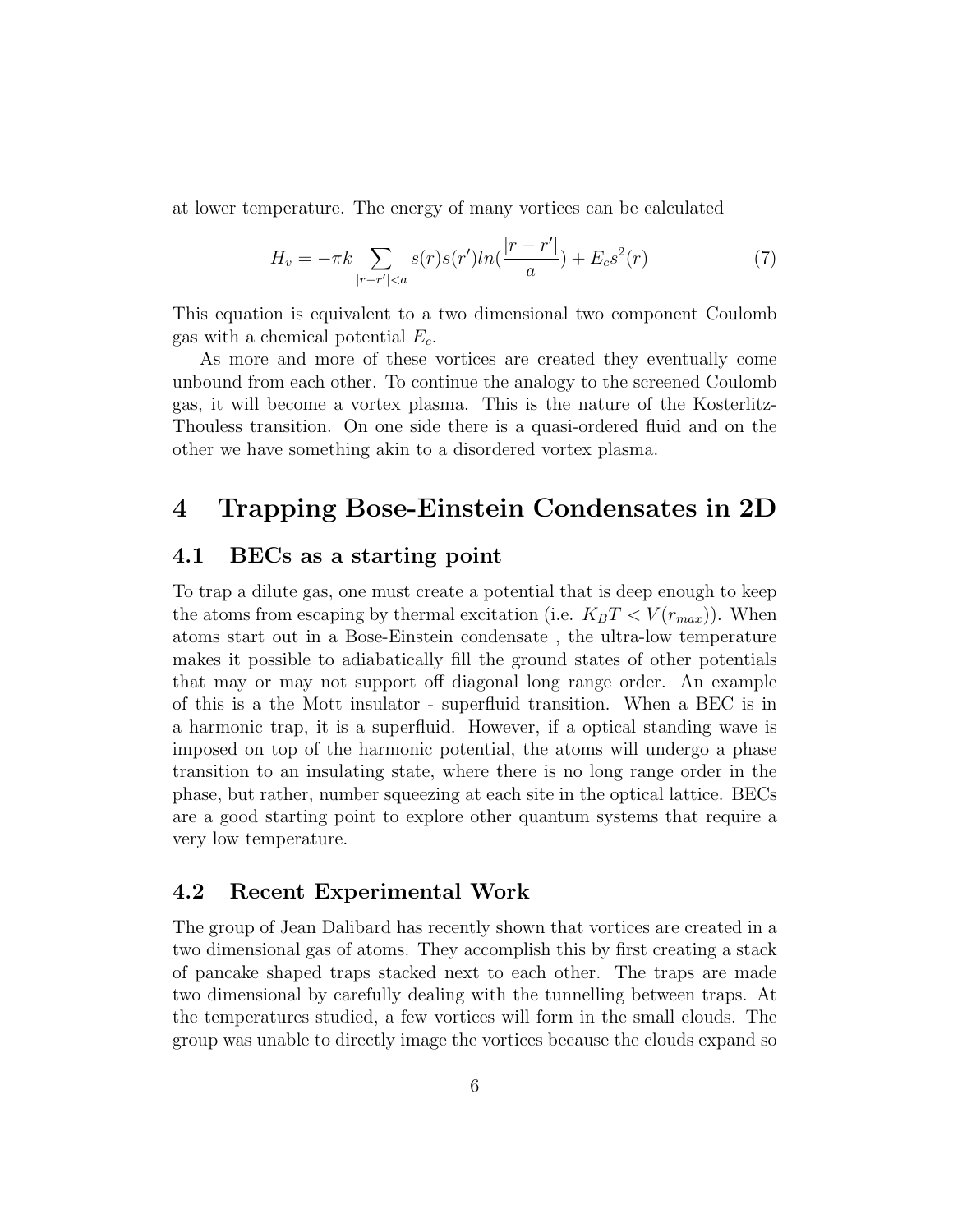quickly in the "frozen" direction and so slowly in the plane which constituted the 2D world. The vortices remain very thin but get long, making them hard to see. Instead of direct imaging, the group interfered the clouds and relied on the fact that the topological defects cause phase winding over a much larger area than the depleted core of the topological defect. The detection method is somewhat indirect and does not give great information about the number, orientation, or dynamics of the vortices.

### 4.3 Dressed atoms

We will consider now putting atoms into a 2 dimensional trap by transferring the atoms into a "dressed state". A dressed state is created by applying an external oscillating field. The oscillating field changes the eigenstates of the atom. For example, if an atom were originally in state A, it might become one half state A and no photon mixed with one half state B plus a photon. We can also think of this change not occurring in the atoms but rather, the state of the atoms stays the same, and the shape of the potential the atom sees changes.

To understand why the potential changes, lets think about what happens when an atom is "flipped" and expelled from a trap. As it travels through the trap comes to the point in the magnetic field where the difference in energy from being in the "up" state (for example) vs. the "down" state is equal to the energy from the RF photon. At this point the atom can undergo a Landau-Zener transition. The harmonic trap that normally looked like a parabola, now has its edges flipped over and pointed downward (see figure). On the other hand the energy manifold that was once the anti-trapped state, now becomes the mirror image of the other energy state. Near the point where the Landau-Zener transition occurred in the in the initially untrapped states, there is now a tight trap. The tightness of this trap can be controlled by raising and lowering the amount of power in the RF field. The position of the new trap can be adjusted by changing the frequency of the RF field. The new trap occurs everywhere the magnetic trap has a specific magnitude. For a 3D harmonic trap, the locus of a certain magnetic field magnitude will fall along the surface of an ellipsoid, or on an "eggshell". The addition of gravity to the equation adds a twist, the atoms will all fall to the bottom of the eggshell. In practice the atoms appear in a very thin very flat bowl shape below the center of the trap. By adjusting the strength of the RF field, one can change the thickness of this pancake. However, the heating goes up and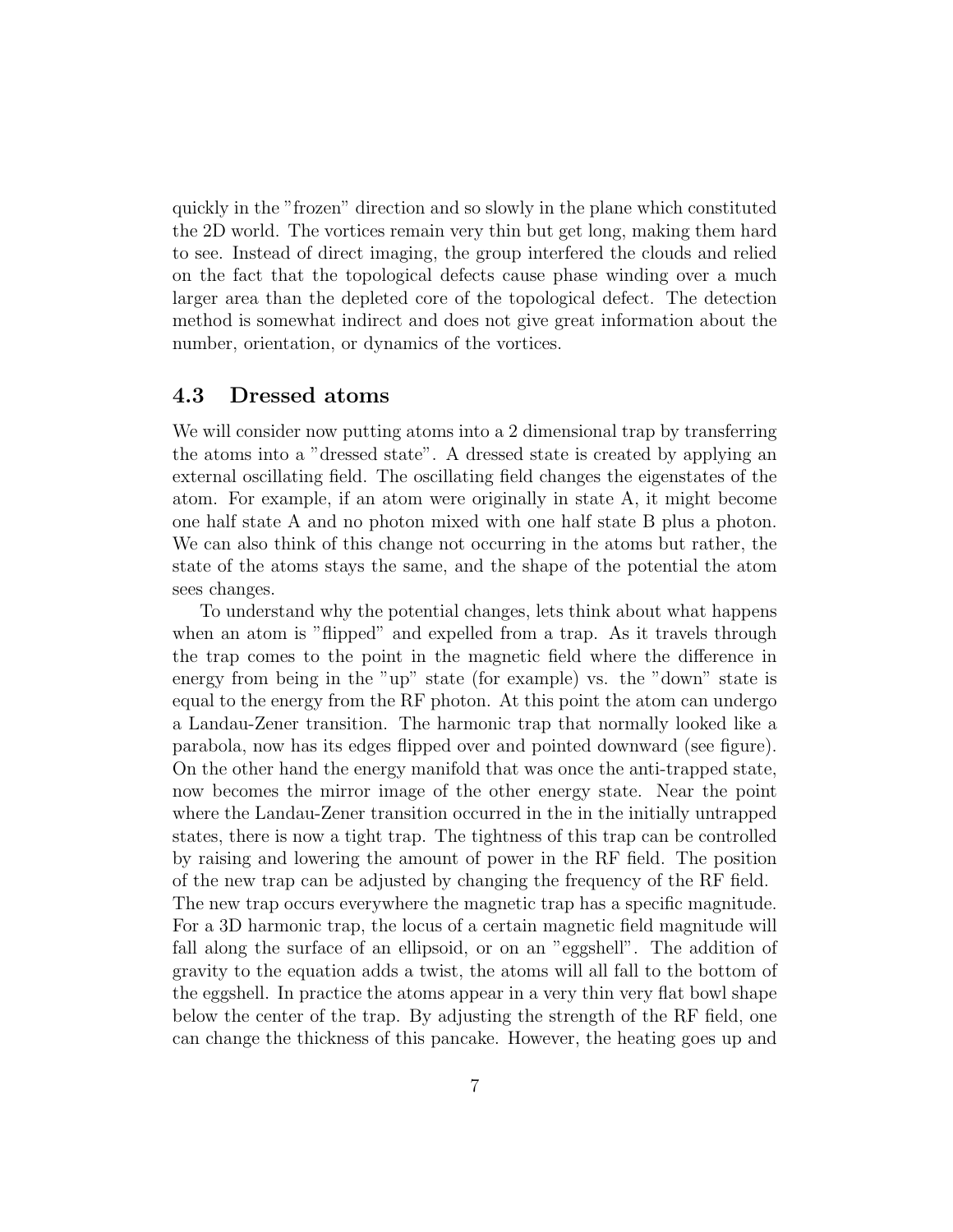

Figure 1: an RF dressed potential.

the lifetime of the cloud decreases rapidly when the trap is made thin.

#### 4.4 Suggested new method using RF technique

Based on research recently performed in our group at UIUC, I believe that the type of machine in use in our lab may be capable of exploring more directly the Kosterlitz-Thouless transition. The group of Dalibard was not able to image vortices directly because they expand so quickly in the direction normal to the pancake. If one were able to slow down the expansion of the (lets call it z) z direction, the XY direction could expand significantly and allow the vortices to be directly imaged. With the RF technique we have control over the width of the pancake, by quickly ramping the RF power up before imaging, we can adiabatically expand the cloud in the z direction and thus slow its time of flight expansion. If the vortex dynamics don't change much over the time scale of adiabatic expansion, one would still be essentially imaging the smaller scale vortex. In addition, by increasing the frequency at the same time, one would expand the radius of the ellipsoid that the cloud sits on, thus increasing the XY extent of the cloud. The core size of the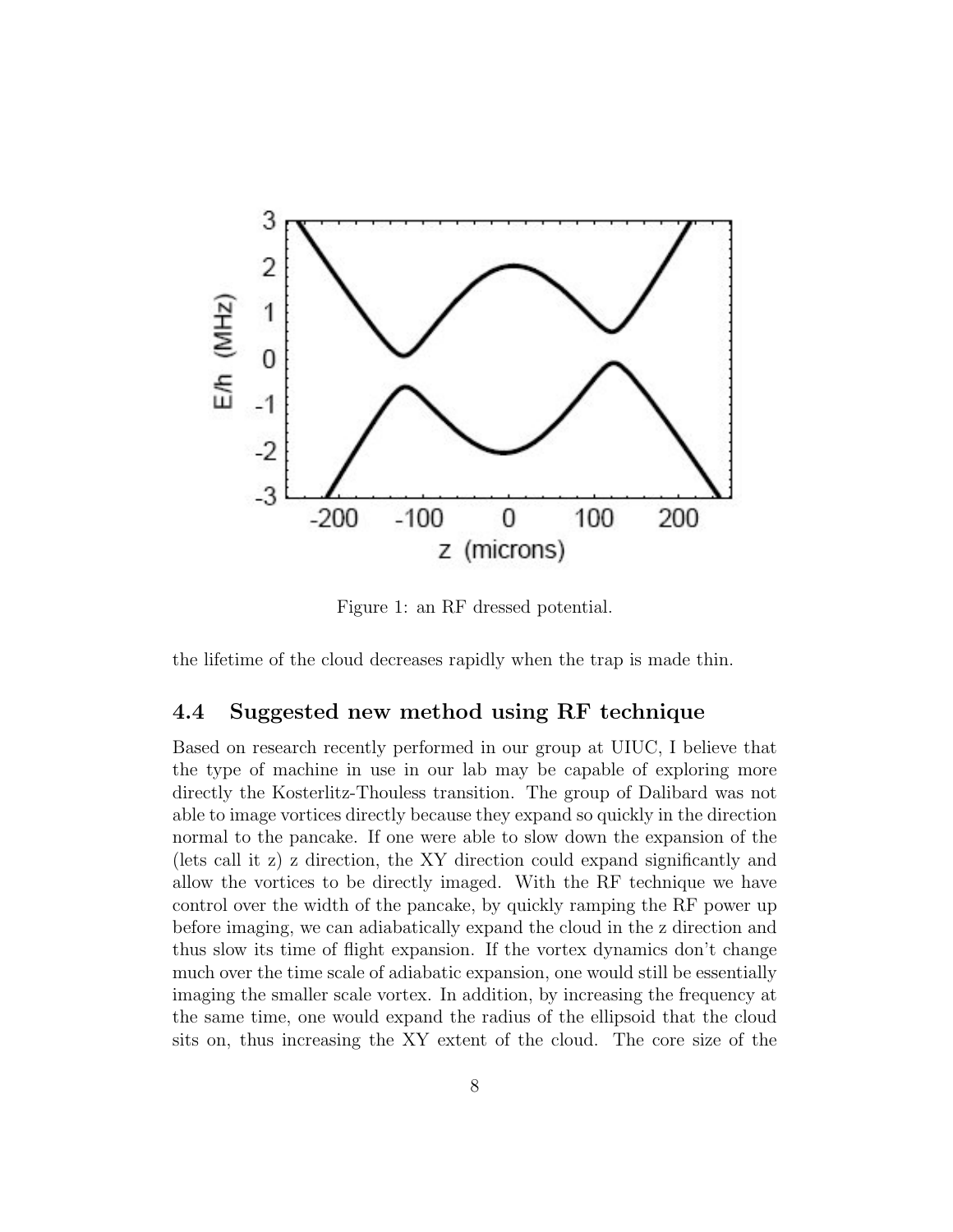

Figure 2: pictures of BEC in an RF dressed trap at different RF frequencies

vortex would increase, again allowing for more direct imaging.

# 5 Conclusion

The Kosterlitz-Thouless transition is a widely studied and interesting physical phenomenon. It has been observed in a wide variety of systems with continuous symmetry. The techniques being developed with Bose-Einstein condensates have recently been able to study the KT transition directly. A new RF technique suggested in this paper may be helpful in studying more